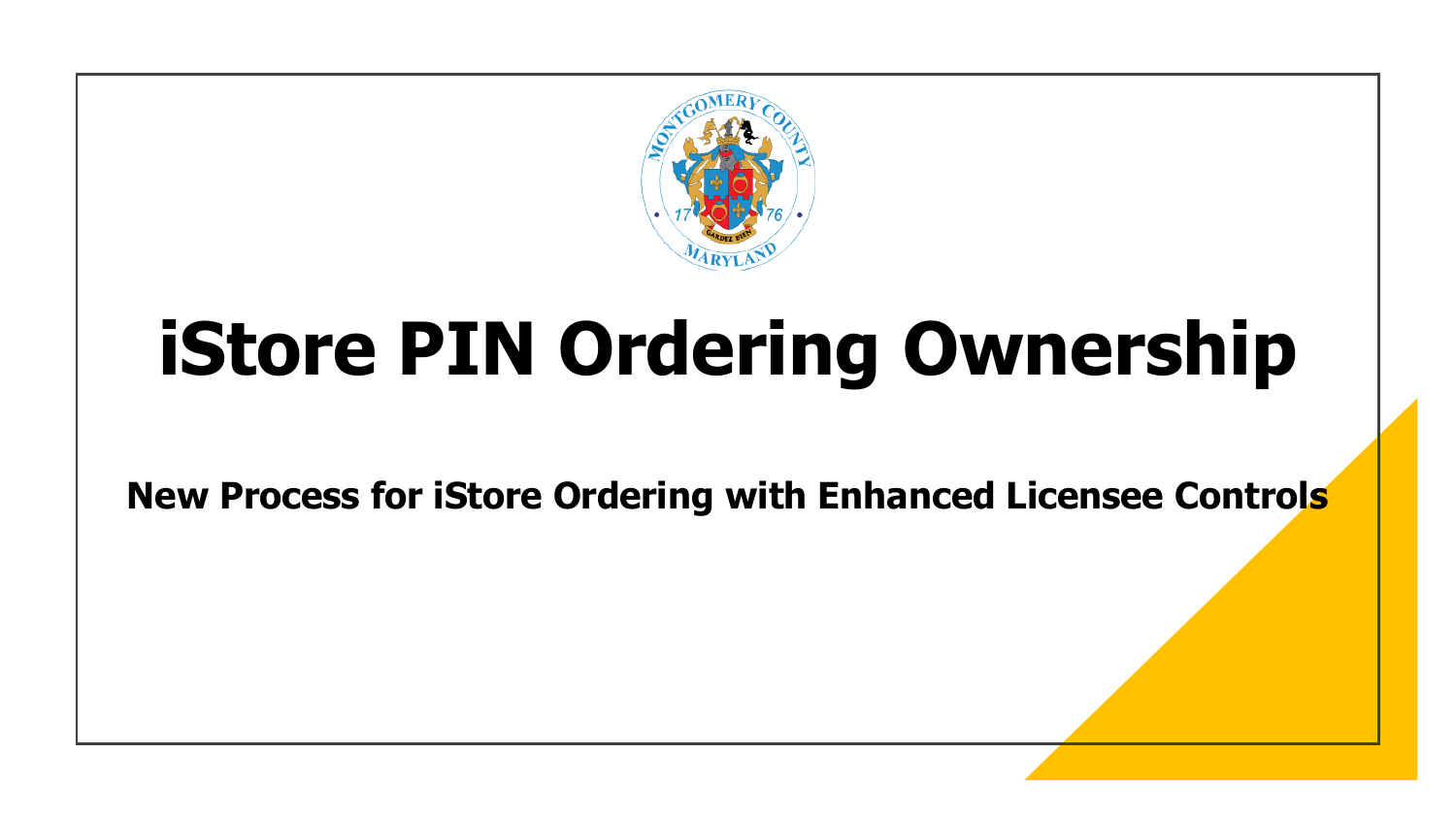- On **Saturday, February 20**, ABS will roll out a new iStore process that will give licensees full control of all orders that are made for their business. ABS has developed a unique PIN for each licensee to share with approved staff and sales reps that will be permitted to order product for their account. This unique PIN will be emailed to each licensee on January 23 and will also be visible in their iStore account starting on January 23. IStore will operate as normal until the go "live" date of February 20. This time frame between January 23 and February 20 gives licensees and sales reps a month to distribute and obtain PIN numbers as necessary.
- **Between January 23 and February 20, each business will need to share their unique PIN with approved staff and sales reps who should have access to order on their behalf**. Licensees should also take this opportunity to add any staff in iStore that should be able to order on behalf of their business or remove staff in iStore that should no longer have this access. **Licensees will be responsible for all orders placed under their account after February 20.**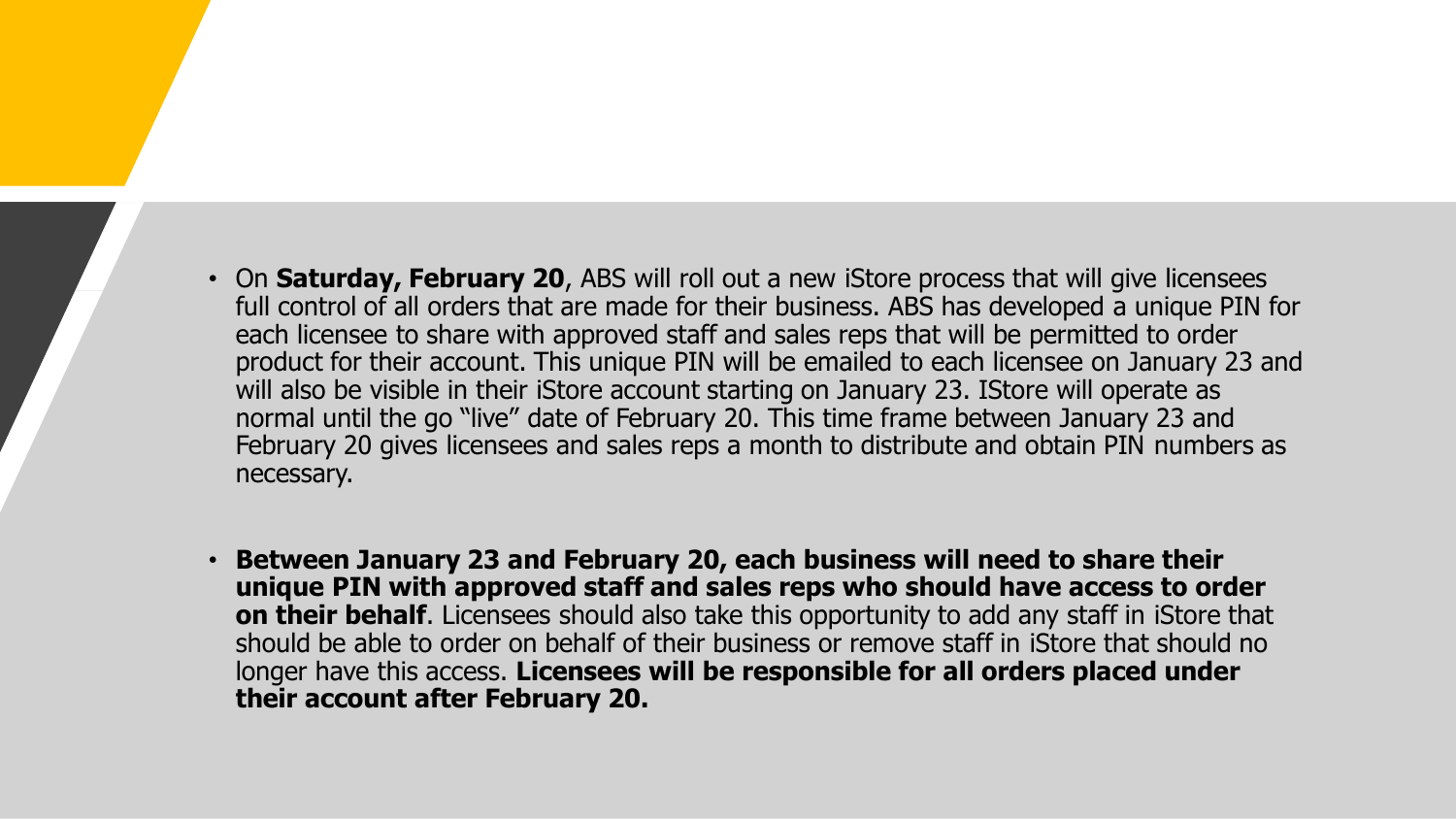## Utilizing a unique PIN gives customers:

- Full control of alcohol purchases for their business.
- Peace of mind that only those who have been given access by the licensee can order on their behalf.
- Confidence that there will not be unauthorized ("surprise") purchases on the delivery truck.
- Real-time access to enable or disable authorized users with a single click, whenever the need arises.
- The ability to see everyone who has access to their account as well as the ability to view and manage all orders placed on behalf of their business.

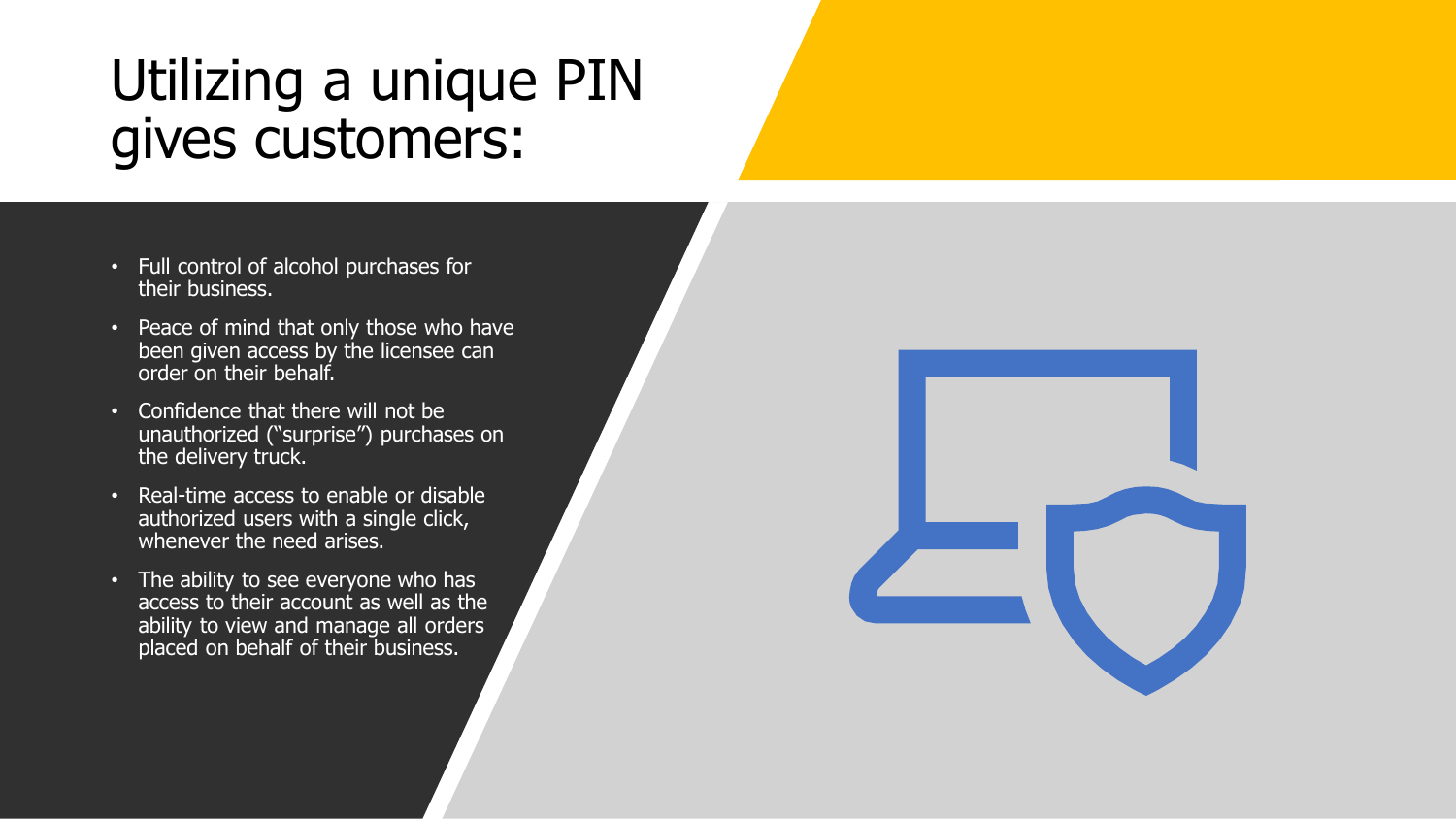## **PROCESS & ACTIONS**

**FOR LICENSEES** • All licensees (Owner/Manager/Current iStore Users)<br>will be emailed their new PIN on Saturday January will be emailed their new PIN on Saturday January 23. This PIN is unique to your business. You can also view your PIN when logged into iStore under the "welcome" tab, highlighted in yellow.

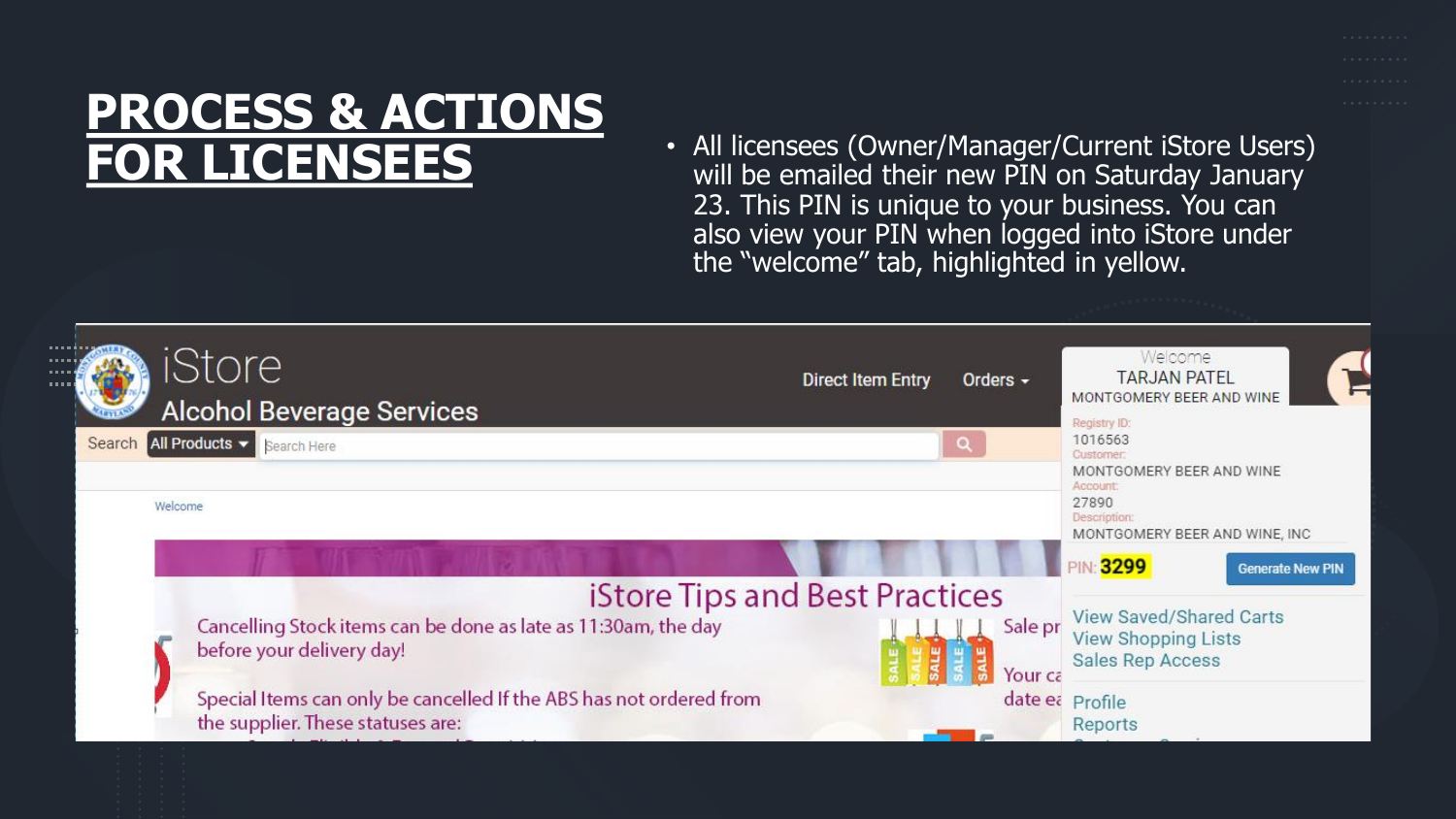| Store                                                                                                                                                                                                                                                                                                                                                                                                   |                                                                                                                                                                                                     | <b>Direct Item Entry</b>                  | Orders $\sim$                                                                    | Welcome<br><b>TARJAN PATEL</b><br>MONTGOMERY BEER AND WINE |                         |
|---------------------------------------------------------------------------------------------------------------------------------------------------------------------------------------------------------------------------------------------------------------------------------------------------------------------------------------------------------------------------------------------------------|-----------------------------------------------------------------------------------------------------------------------------------------------------------------------------------------------------|-------------------------------------------|----------------------------------------------------------------------------------|------------------------------------------------------------|-------------------------|
| <b>Alcohol Beverage Services</b>                                                                                                                                                                                                                                                                                                                                                                        |                                                                                                                                                                                                     |                                           |                                                                                  | Registry ID:                                               |                         |
| All Products v Search Here<br>Search                                                                                                                                                                                                                                                                                                                                                                    |                                                                                                                                                                                                     |                                           | $\alpha$                                                                         | 1016563<br>Customer                                        |                         |
|                                                                                                                                                                                                                                                                                                                                                                                                         |                                                                                                                                                                                                     |                                           |                                                                                  | MONTGOMERY BEER AND WINE<br><b>Account:</b>                |                         |
| Welcome                                                                                                                                                                                                                                                                                                                                                                                                 |                                                                                                                                                                                                     |                                           |                                                                                  | 27890<br>Description:                                      |                         |
|                                                                                                                                                                                                                                                                                                                                                                                                         |                                                                                                                                                                                                     |                                           |                                                                                  | MONTGOMERY BEER AND WINE, INC                              |                         |
|                                                                                                                                                                                                                                                                                                                                                                                                         |                                                                                                                                                                                                     | <b>Attention Licensees:</b>               |                                                                                  | <b>PIN: 0844</b>                                           | <b>Generate New PIN</b> |
| Pick-Up Window Day/Hour Changes Week of December 21st and week of I<br>professo window will be open on Tuesday and Thursday, 8 AM = 2 PM for these two servic on<br><b>HOUR</b><br>completed by 1:30 p.m., prior to arriving at the ABS Warehouse for processing by the 2<br>or cechers placed the day prior to pith up bluring business hasand: 190 case maximum. I<br>inst emdetra a<br>case maximum. |                                                                                                                                                                                                     |                                           | View Saved/Shared Carts<br><b>View Shopping Lists</b><br><b>Sales Rep Access</b> |                                                            |                         |
| 1.2020                                                                                                                                                                                                                                                                                                                                                                                                  | Nondas, Dec. 21 deliveries will be made as normal - Ordering Deadline: Remain as normal, Friday<br>Normal Tuessiny, Dec. 22 deliverent will be made on Monday, Dec. 21 - Ordering Deadline: Friday, | Delivery Day & Ordering Deadline Changes: | ing Deadline: Mond                                                               | Profile<br>Reports<br><b>Customer Service</b>              |                         |

To change your PIN:

- Login to iStore
- Hover over the "welcome" menu at the top-right of the screen
- This PIN is exclusive to your account. You can (1) change this PIN, (2) share this PIN, () sales rep will use this PIN along with your account number, (4) if you share this PIN with a sales rep, it means you gave permission to place orders on your behalf.
- Please notify any approved sales reps who can order product on your behalf with your custom new PIN to access your account. Licensees should share their PIN ONLY with sales reps they have approved to order product on their behalf.
- If you would like to change your PIN, you are able to generate a new PIN directly in iStore. Be sure to remove any email accounts that would be automatically emailed of the new PIN and/or disable any sales rep you do not want to receive the new PIN.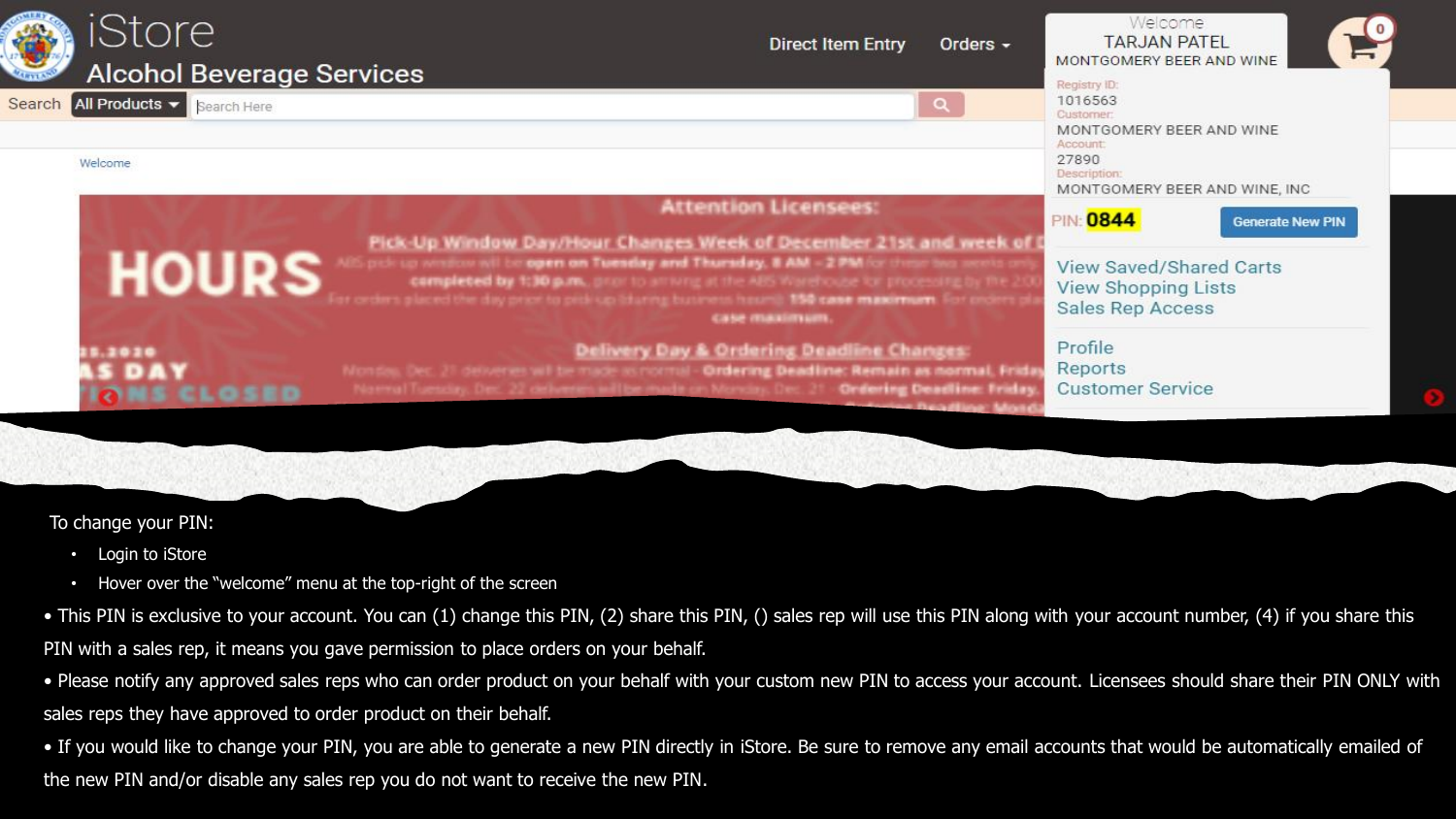- Click on the blue "Generate New PIN" button
- A confirmation message will pop up, please click "ok" to continue
- Once PIN is generated, you will be directed back to the iStore home page.
- If your PIN is changed, an email will be sent to all Store Owner/Manager/iStore users within your business.



| Message from webpage |                                               |  |  |  |  |
|----------------------|-----------------------------------------------|--|--|--|--|
| -7                   | Are you sure you want to generate a new PIN ? |  |  |  |  |
|                      | OK<br>Cancel                                  |  |  |  |  |